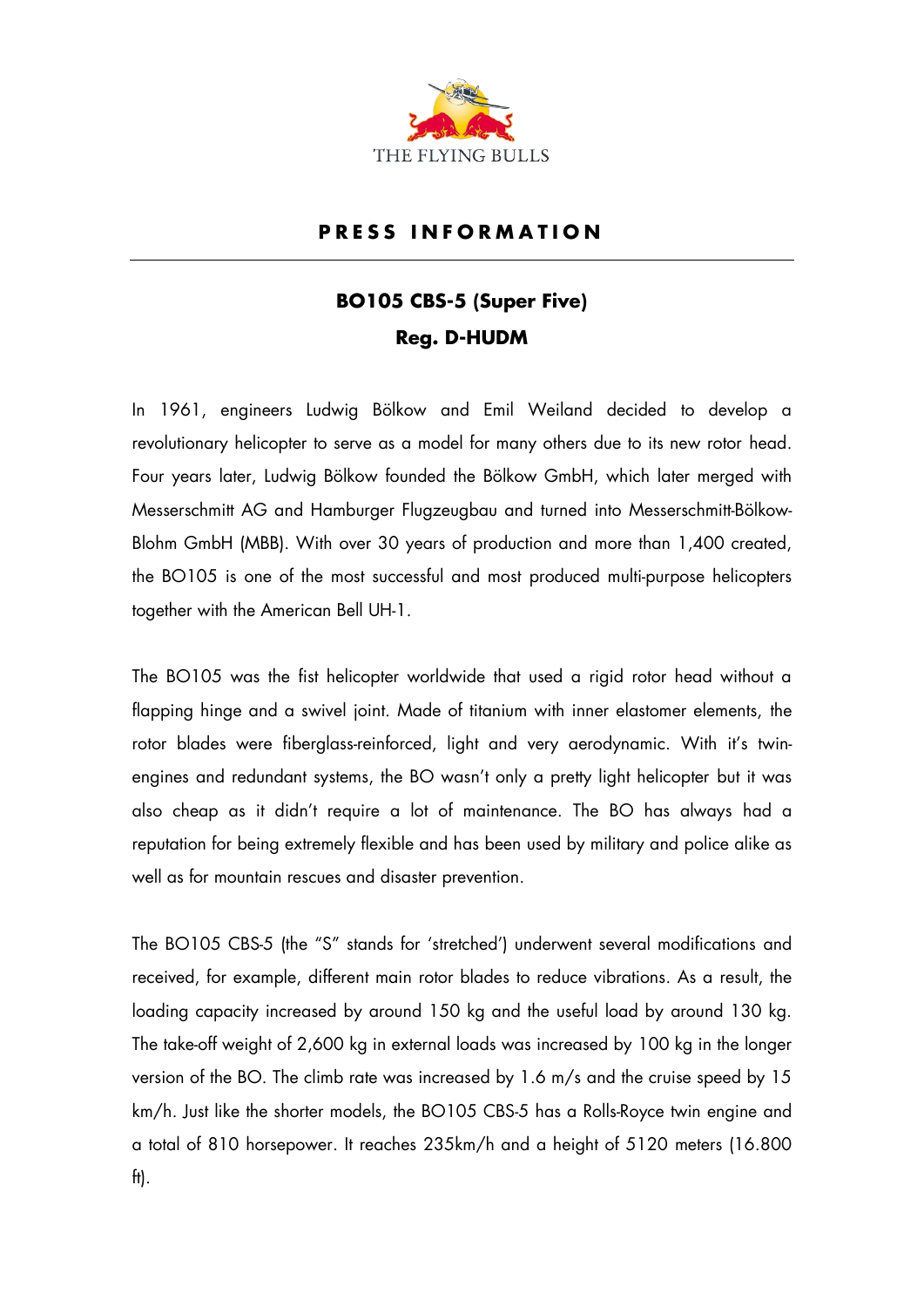

At 8,81 meters the BO105, registered D-HUDM, is 24.4 cm (10 inches) longer than its fully aerobatic twin sisters - a little extra space that benefits passengers in the back seats.

The BO105 CBS-5 is used as media helicopter for the Red Bull Air Race. The long cabin of the D-HUDM offers plenty of room for film and TV recording equipment.

A boom tripod with a Cineflex Camera attached to the skids of the BO records beautiful landscape shots helped by the aviation skills of the Flying Bulls. 500 of the 1,400 BO105 models left the factory halls in Manching and Donauwörth labeled "CBS", a long version for clients who, according to Bavarian standards, enjoy a "little bit extra".